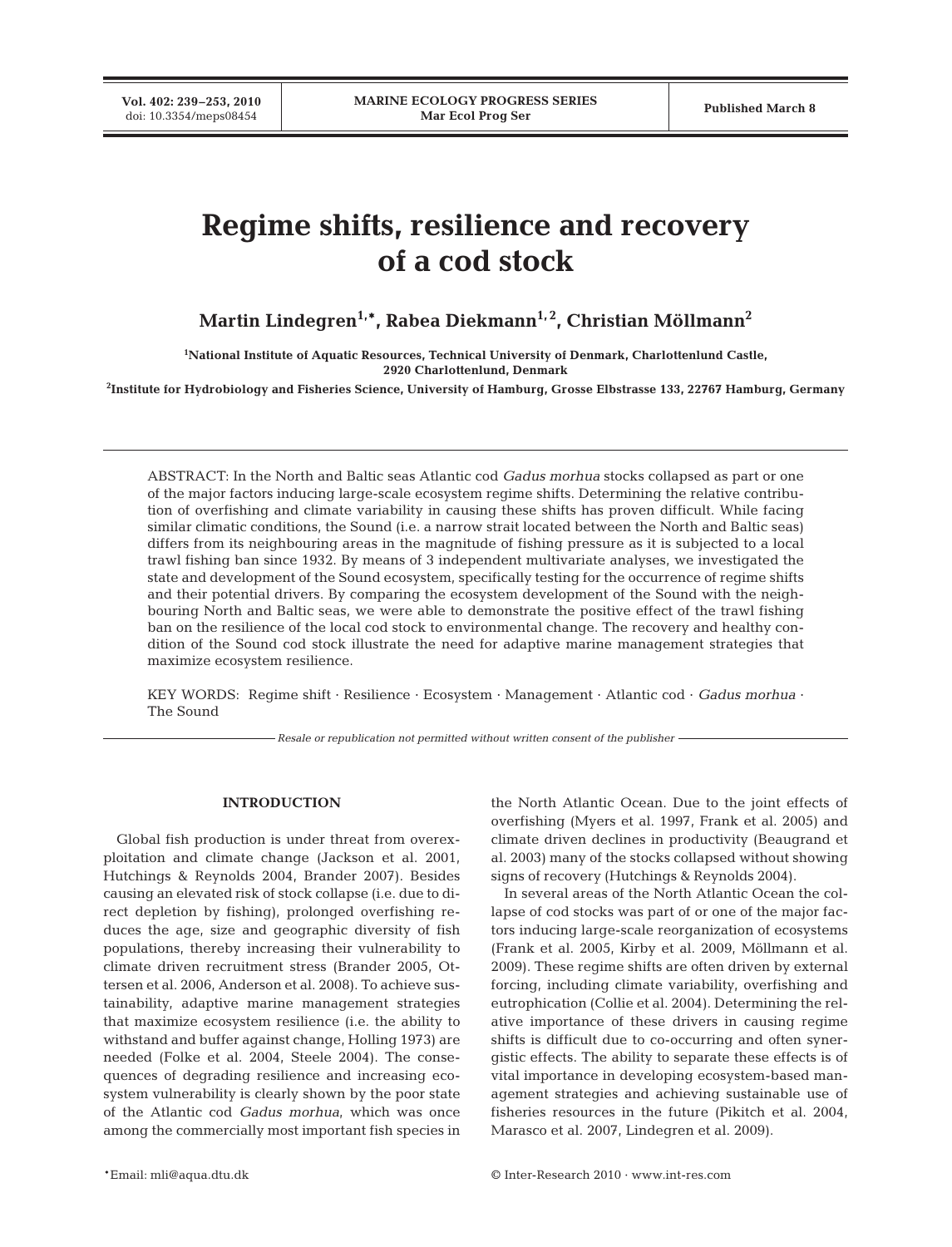In concert with large-scale patterns of ecosystem change across the North Atlantic Ocean (Bundy et al. 2009, Drinkwater et al. 2009, Link et al. 2009), simultaneous regime shifts (during the late 1980s) have been demonstrated for the North and Baltic seas (e.g. Beaugrand 2004, Alheit et al. 2005, Weijerman et al. 2005, Kenny et al. 2009, Möllmann et al. 2009). Both regime shifts were, to a large degree, triggered by climatic changes and overfishing with the collapse of the cod stocks being a major component of these ecosystem reorganizations. In the Baltic Sea the latter resulted in a pronounced trophic cascade leading to changes in the lower trophic levels (Österblom et al. 2007, Casini et al. 2008, Möllmann et al. 2008).

The narrow Sound isone of the straits linking the North and Baltic seas (Fig. 1). Though being hydrologically connected to the Baltic Sea by the northward flow of brackish surface water and to the North Sea by the southward flow of high-saline bottom water, the Sound shows marked differences in biotic conditions. These differences are manifested by locally spawning subpopulations of gadoids and flatfishes (Svedäng et al. 2004), similar to sedentary coastal populations found throughout the North Atlantic Ocean (e.g. Godø 1995, Robichaud & Rose 2004). Although a spill-over effect and an exchange with adjacent populations has not been quantified, the local cod population seems largely self-sustaining (Svedäng et al. 2004), as suggested by demographic differences (Svedäng et al. 2002), genetic studies (Nielsen et al. 2005) and tagging experiments (Pihl & Ulmestrand



Fig. 1. The Sound (i.e. ICES Subdivision 23) and its position between the North and Baltic seas (inset)

1988, 1993), which points towards reproductive isolation through spawning site fidelity and/or juvenile retention (Robichaud & Rose 2004, Nielsen et al. 2005). In contrast to the depleted state of neighbouring cod stocks of the North and Baltic seas, the Sound fish stocks in general, and the cod stock in particular, are healthy not only in stock sizes but in the age–size structure of the populations (Svedäng et al. 2002).This difference is attributed to the absence of trawling activities (trawl fishing was banned in 1932 to facilitate shipping, Svedäng et al. 2004). Hence, while facing similar climatic conditions the Sound differs from its neighbouring areas in the magnitude of fishing pressure on the local fish stocks. An investigation of the ecosystem development in the Sound during the last decades and a comparison with the neighbouring North and Baltic seas may help determine the relative importance of the different drivers underlying regime shifts and fish stock collapses in marine ecosystems.

Based on a large multivariate data set we investigated the state and development of the Sound and specifically tested for the occurrence of regime shifts, trophic cascades and their potential drivers. By comparing the ecosystem development in the Sound with the neighbouring North and Baltic seas (i.e. through comparable methods across areas, Megrey et al. 2009) we demonstrated the positive effect of the trawl fishing ban on the resilience of the fish stocks and, in particular, the response of the local cod population to environmental change.

### **MATERIALS AND METHODS**

**Data collection.** A data inventory was performed on available time series characterising the Sound ecosystem and its abiotic environment. Selection of variables was based on their ecological importance, the length of the time series and the completeness of the dataset. Furthermore, data collection was restricted to the Sound, excluding the larger western Baltic/Kattegat area, due to (1) data availability, (2) lack of comparable integrated ecosystem analysis in these areas, (3) a primary interest in studying an area that has experienced limited effects from a fishery. In total, 74 biotic and abiotic time series from 1970 to 2006 were compiled. Due to cross-correlations between variables and missing values at the beginning of the investigated period 48 datasets were used for subsequent analyses (Table 1), which covered a period from 1979 to 2005.

To reflect the abiotic environment variables representing both physical oceanographic and nutrient conditions were assembled. Spring and summer values of temperature and salinity were included, which covered the main seasons for primary and secondary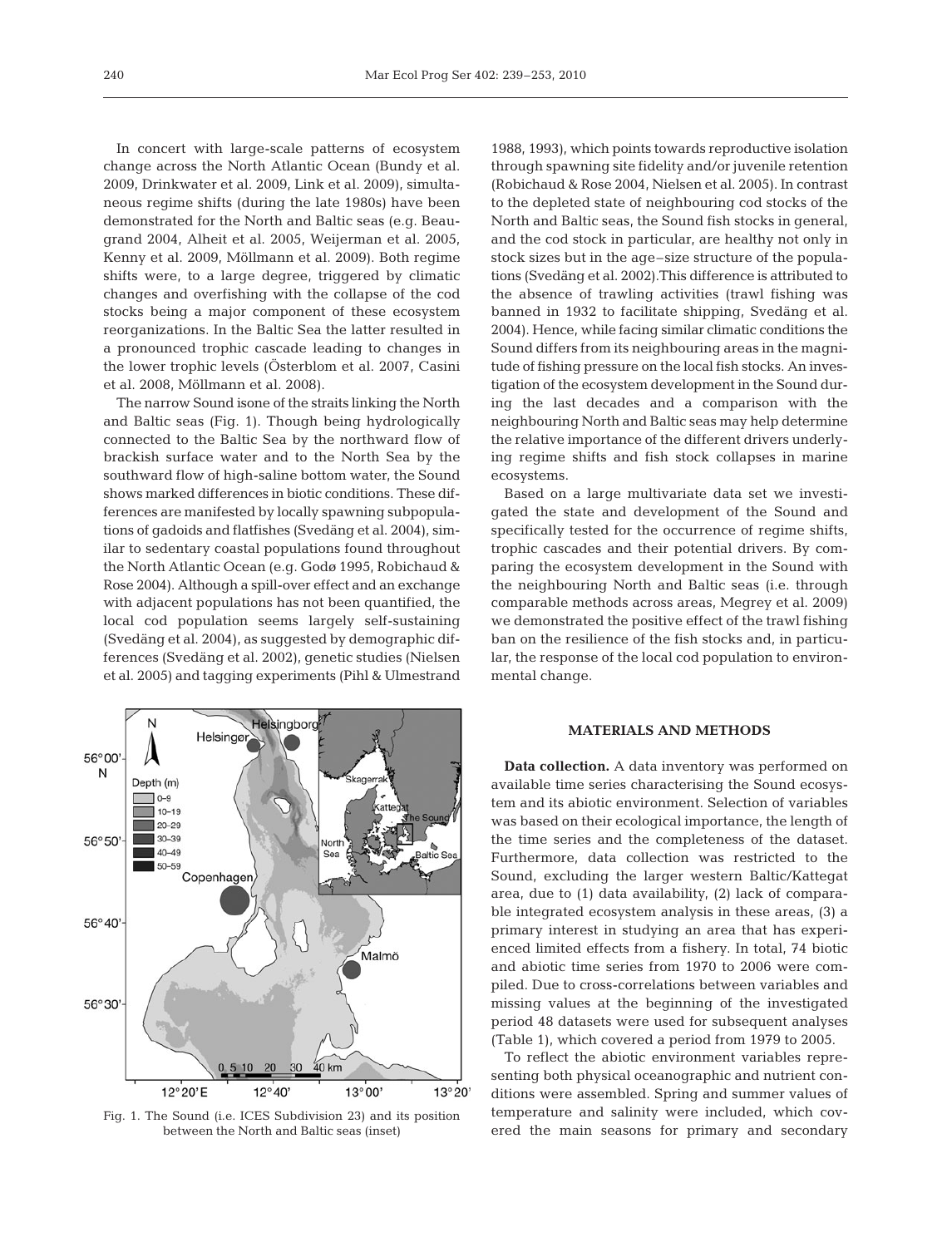Table 1. Description of time series used in multivariate analysis. For a more detailed description and data requests, please contact the ICES/HELCOM Working Group on Integrated Assessments of the Baltic Sea (WGIAB) or the corresponding author. For abbreviations see 'Materials and methods: Data collection'

| Variable               | Abbreviation    | Season<br>Unit |                           | Source          |  |
|------------------------|-----------------|----------------|---------------------------|-----------------|--|
| Surface salinity       | H1              | Spring         | psu                       | DMU/SMHI        |  |
| Surface salinity       | H <sub>2</sub>  | Summer         | psu                       | <b>DMU/SMHI</b> |  |
| <b>Bottom salinity</b> | H3              | Spring         | psu                       | <b>DMU/SMHI</b> |  |
| <b>Bottom salinity</b> | H <sub>4</sub>  | Summer         | psu                       | <b>DMU/SMHI</b> |  |
| Surface temperature    | H <sub>5</sub>  | Spring         | °C                        | DMU/SMHI        |  |
| Surface temperature    | H <sub>6</sub>  | Summer         | $\circ$ C                 | <b>DMU/SMHI</b> |  |
| Bottom temperature     | H7              | Spring         | $\rm ^{\circ}C$           | <b>DMU/SMHI</b> |  |
| Bottom temperature     | H <sub>8</sub>  | Summer         | $\rm ^{\circ}C$           | DMU/SMHI        |  |
| Baltic Sea Index       | H <sub>9</sub>  | Winter         |                           | <b>IFM</b>      |  |
| Volume outflow         | H10             | Annual         | km <sup>3</sup>           | <b>SMHI</b>     |  |
| Volume inflow          | H11             | Annual         | km <sup>3</sup>           | <b>SMHI</b>     |  |
| Bottom oxygen          | N1              | Spring         | $ml l^{-1}$               | <b>DMU/SMHI</b> |  |
| Nitrate                | N <sub>2</sub>  | Winter         | $\mu$ mol $l^{-1}$        | DMU/SMHI        |  |
| Ammonium               | N <sub>3</sub>  | Winter         | $\mu$ mol $l^{-1}$        | <b>DMU/SMHI</b> |  |
| <b>Silica</b>          | N <sub>4</sub>  | Winter         | $\mu$ mol $l^{-1}$        | <b>DMU/SMHI</b> |  |
| Total phosphorus       | N <sub>5</sub>  | Winter         | $\mu$ mol $l^{-1}$        | <b>DMU/SMHI</b> |  |
| Chl a                  | P <sub>1</sub>  | Summer         | $\mu$ g l <sup>-1</sup>   | DMU             |  |
| Diatoms                | P <sub>2</sub>  | Spring         | $\mu$ g C l <sup>-1</sup> | <b>DMU</b>      |  |
| Dinoflagellates        | P <sub>3</sub>  | Spring         | $\mu$ g C l <sup>-1</sup> | <b>DMU</b>      |  |
| Cryptophyceans         | P <sub>4</sub>  | Spring         | $\mu$ g C l <sup>-1</sup> | <b>DMU</b>      |  |
| Nanoplankton           | P <sub>5</sub>  | Spring         | $\mu$ g C l <sup>-1</sup> | <b>DMU</b>      |  |
| Dinoflagellates        | P7              | Summer         | $\mu$ g C l <sup>-1</sup> | <b>DMU</b>      |  |
| Cryptophyceans         | P <sub>8</sub>  | Summer         | $\mu$ g C l <sup>-1</sup> | DMU             |  |
| Nanoplankton           | P <sub>9</sub>  | Summer         | $\mu$ g C l <sup>-1</sup> | <b>DMU</b>      |  |
| Cyanobacteria          | P <sub>10</sub> | Summer         | $\mu$ g C l <sup>-1</sup> | <b>DMU</b>      |  |
| Flagellates            | M1              | Spring         | $\mu$ g C l <sup>-1</sup> | <b>DMU</b>      |  |
| (microzooplankton)     |                 |                |                           |                 |  |
| Other microzooplankton | M <sub>2</sub>  | Spring         | $\mu$ g C l <sup>-1</sup> | <b>DMU</b>      |  |
| Flagellates            | M <sub>3</sub>  | Summer         | $\mu$ q C l <sup>-1</sup> | DMU             |  |
| (microzooplankton)     |                 |                |                           |                 |  |
| Other microzooplankton | M <sub>4</sub>  | Summer         | $\mu$ g C l <sup>-1</sup> | DMU             |  |
| Acartia spp.           | Z <sub>1</sub>  | Summer         | $\mu$ g C l <sup>-1</sup> | <b>DMU</b>      |  |
| Centropages spp.       | Z <sub>2</sub>  | Summer         | $\mu$ g C l <sup>-1</sup> | <b>DMU</b>      |  |
| Pseudocalanus spp.     | Z <sub>3</sub>  | Summer         | $\mu$ g C l <sup>-1</sup> | <b>DMU</b>      |  |
| Temora longicornis     | Z <sub>4</sub>  | Summer         | $\mu g \subset l^{-1}$    | DMU             |  |
| Evadne spp.            | Z <sub>5</sub>  | Summer         | $\mu$ g C l <sup>-1</sup> | <b>DMU</b>      |  |
| Oithona similis        | Z <sub>6</sub>  | Summer         | $\mu$ g C l <sup>-1</sup> | DMU             |  |
| Podon spp.             | Z7              | Summer         | $\mu$ g C l <sup>-1</sup> | <b>DMU</b>      |  |
| Bosmina spp.           | Z <sub>8</sub>  | Summer         | $\mu$ g C l <sup>-1</sup> | <b>DMU</b>      |  |
| Crustaceans            | B1              | Annual         | $g~m^{-2}$                | <b>DMU</b>      |  |
| Echinoderms            | B <sub>2</sub>  | Annual         | $\rm g~m^{-2}$            | DMU             |  |
| Molluscs               | B <sub>3</sub>  | Annual         | $g m^{-2}$                | <b>DMU</b>      |  |
| Polychaetes            | <b>B4</b>       | Annual         | $\rm g~m^{-2}$            | DMU             |  |
| Whiting landings       | F1              | Annual         | t yr $^{-1}$              | FD              |  |
| Dab landings           | F2              | Annual         | t v $\rm{r}^{-1}$         | <b>FD</b>       |  |
| Plaice landings        | F <sub>3</sub>  | Annual         | t yr $^{-1}$              | FD              |  |
| Flounder landings      | F4              | Annual         | t v $\rm{r}^{-1}$         | FD              |  |
| Cod landings           | F <sub>5</sub>  | Annual         | t $yr^{-1}$               | FD              |  |
| Herring landings       | F <sub>6</sub>  | Annual         | t $yr^{-1}$               | FD              |  |

production as well as the relevant periods for fish reproduction. Due to a strong and permanent stratification, both surface and bottom values were used. Total annual inflow (southward) and outflow (northward) of water through the Sound, which accounts for only a fraction of the total water flux between the North and Baltic seas (Fischer & Matthäus 1996), were included to represent the hydrodynamics of the area. Furthermore, the Baltic Sea Index (BSI), which reflects the effect of climate variability on oceanographic processes in the area (Lehmann et al. 2002), was included. Oxygen conditions were represented by bottom concentrations during spring and nutrient conditions by winter concentrations of nitrate, ammonium, silica and total phosphorus.

The selected biotic variables cover all trophic levels from primary producers to top-predatory fish. Summer chlorophyll *a* (chl *a*) was used as a proxy for total phytoplankton biomass. To account for changes in the relative taxonomic composition of the phytoplankton groups during spring and summer the biomass of diatoms, dinoflagellates, cryptophyceans, nanoplankton and cyanobacteria (summer) were used in the analysis. The zooplankton community is represented by summer biomass values of copepods (*Acartia* spp*.*, *Centropages* spp*.*, *Pseudocalanus* spp. and *Temora longicornis*) and cladocerans (*Evadne* spp*.*, *Oithona similis*, *Podon* spp. and *Bosmina* spp.). Benthos is characterised by annual biomass averages of molluscs, polychaetes, echinoderms and crustaceans. Annual landings from the local gill net fishery of the commercially most important fish species Atlantic cod, whiting *Merlangius merlangus*, Atlantic herring *Clupea harengus*, plaice *Pleuronectes platessa*, flounder *Platichthys flesus* and dab *Limanda limanda* were chosen to characterise the fish community. Landings of seasonally occurring species such as garfish *Belone belone*, Atlantic mackerel *Scomber scombrus* and European eel *Anguilla anguilla* were excluded. However, herring landings consisting of both a local population and the Rügen spring-spawning herring were in-

cluded since it resides in the Sound during a major part of the year from August to March (Nielsen et al. 2001).

Environmental and biological data were extracted from published reports and the databases hosted by The Danish National Environmental Research Institute (DMU) (www.dmu.dk) and the Swedish Meteorological and Hydrological Institute (SMHI) (www.smhi.se). Fish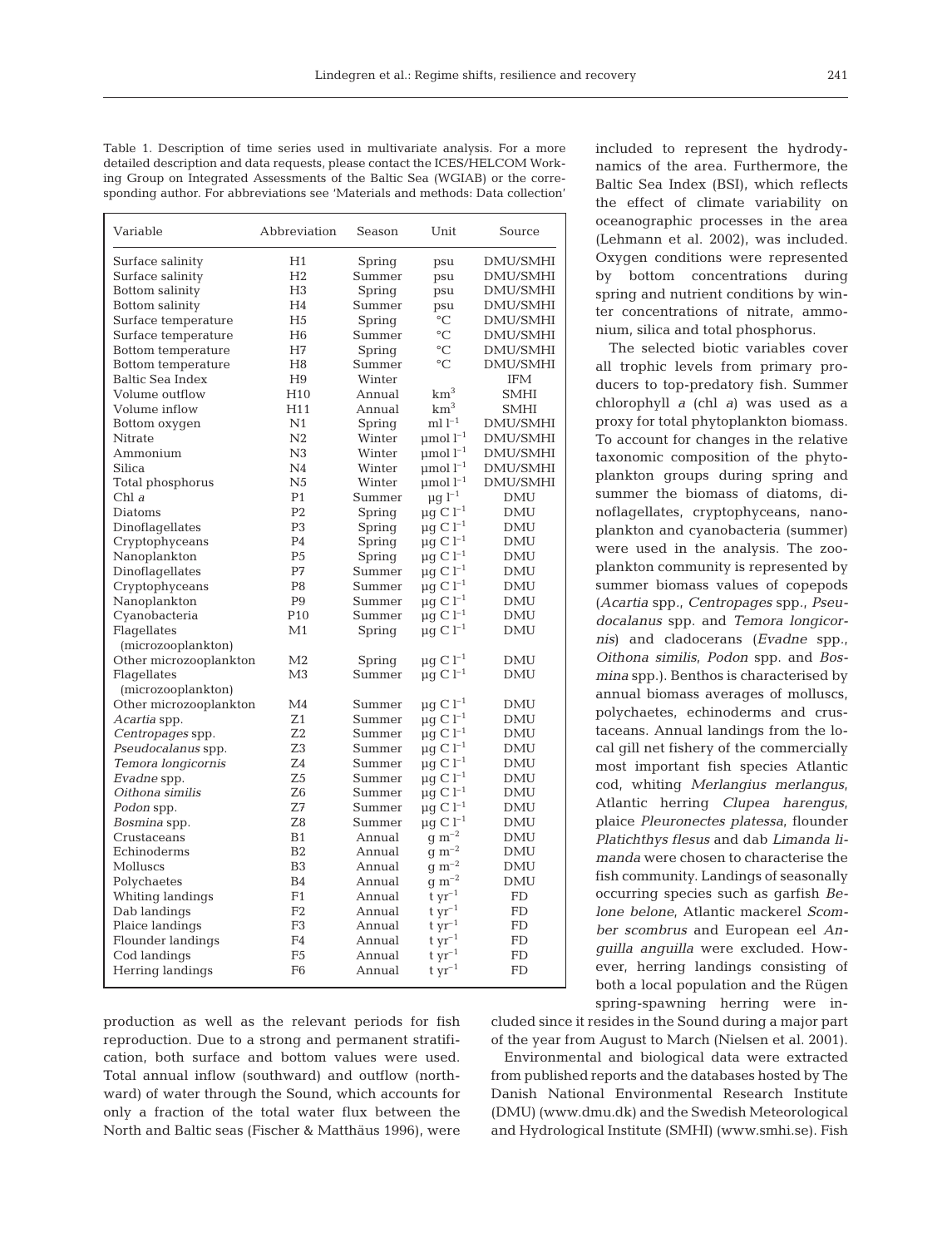survey data were extracted from International Council for the Exploration of the Sea (ICES) database (www. ices.dk) and commercial landings from The Danish Directorate of Fisheries (FD) (www.fd.dk) and the Swedish Board of Fisheries (www.fiskeriverket.se).

**Regime shift analysis.** Principal component analysis (PCA) was used to extract the most important modes of variability in the time series. Beforehand, we replaced missing values in the dataset by variable averages. To improve linearity between variables and to reduce the relationship between the mean and the variance, all biological variables were  $ln(x + 1)$  transformed. Our analyses included a PCA using all 48 time series, followed by 2 separate PCAs for either abiotic (16 series) or biotic variables (32 series). All 3 PCAs were conducted based on the correlation matrix and the first factorial plane was visualised as a correlation biplot.

To identify potential regimes in the data sets chronological clustering was performed to objectively identify the years where the largest shifts occurred. This method describes discontinuities in a multivariate series of samples and takes into account the sequence of sampling, which makes it possible to eliminate singletons (Legendre et al. 1985, Legendre & Legendre 1998). To show the most important breakpoints in the dataset, the significance level alpha, which can be considered as clustering intensity parameter, was set to 0.01 and the connectedness level to 50%. Corresponding to the methodological approach used in the PCA data were first standardised and then the Euclidean distance function was calculated to determine the similarity between years.

In a further analysis we applied the sequential *t*-test analysis of regime shifts (STARS) method (Rodionov 2004) to normalized averages (e.g. Hare & Mantua 2000) of hydrographic and nutrient time series as well as for each functional group, i.e. phytoplankton, zooplankton, benthos and fish separately. The STARS algorithm is designed to detect statistically significant shifts in the mean level and the magnitude of fluctuations in time series by using modified 2-sided Student's *t*-tests. STARS can detect shifts at different time scales and magnitudes by varying the probability level of the tests and the cut-off length that controls the duration of regimes (Rodionov & Overland 2005). In the present study we applied a significance level of p *=* 0.05 and a cut-off length of 10 yr. More information on the STARS method and Excel add-in software is available online at www.beringclimate.noaa.gov.

**Trophic cascade analysis.** Trophic cascades are defined by alternating top-down and bottom-up regulation and the propagation of indirect positive feedbacks between nonadjacent trophic levels (Pace et al. 1999, Casini et al. 2008). To first provide an understanding of the underlying processes of ecosystem regulation in the Sound we investigated the potential occurrence of trophic cascades by applying a simple linear regression analysis on selected time series representing key components of the different trophic levels of the ecosystem. In addition, a regression analysis on aggregated biomasses for each trophic level was performed. All time series were log transformed to stabilise the variance. Model diagnostics were applied to test for the assumption of normality and independence of residuals.

**Cross-ecosystem comparisons.** For the cross-ecosystem comparison, principle component 1 (PC1) scores from regime shift studies in the North Sea (Weijerman et al. 2005) and the central Baltic Sea (Möllmann et al. 2009) were collected (i.e. chosen to cover the whole period from 1979 to 2005). PC1 can be considered as an integrated indicator of ecosystem state and development (Möllmann et al. 2009). The STARS method was then applied to the PC1 scores, including the Sound, to compare the timing and magnitude of the regime shifts. We also compared the spawning stock biomass (SSB), i.e. derived from standard stock assessments in the North and Baltic seas, and landings of the cod and the dominant pelagic fish stock between areas. Since landings may not accurately reflect the true stock dynamics in the Sound, we additionally collected independent survey data and catch per unit effort (CPUE) estimates (landings per trawling hour) available for cod from 1991 to 2006 and 1996 to 2006, respectively. All statistical analyses were conducted with the Brodgar (www.brodgar.com) and R software (www.r-project.org).

# **RESULTS**

#### **Ecosystem analysis**

The PCA of the full data set, which takes into account both abiotic and biotic variables, resulted in 35.6% explained variance on the first 2 PCs (a plot of eigenvalues for each principle component of the 3 PCAs is shown in Fig. S1 in the supplement available at [www.int-res.com/articles/suppl/m402p239\\_app.pdf\).](http://www.int-res.com/articles/suppl/m402p239_app.pdf) Scores along the first PC (24.2%) showed a clear temporal trend from positive values in the early years and negative values from the 1990s onwards separated by a sharp decrease in scores between 1987 and 1988

Fig. 2. Year scores at the first 2 axes (PC1 [solid] and PC2 [dotted]) resulting from the principle component analysis (PCA) of (A) full, (C) abiotic and (E) biotic dataset. Vertical lines indicate the time of the most important breakpoints obtained from chronological clustering using an alpha value of 0.01. (B,D,F) Correlation biplots from each normalised PCA. The angles between eigenvectors represent the degree of

correlation between variables (see Table 1) and PC axes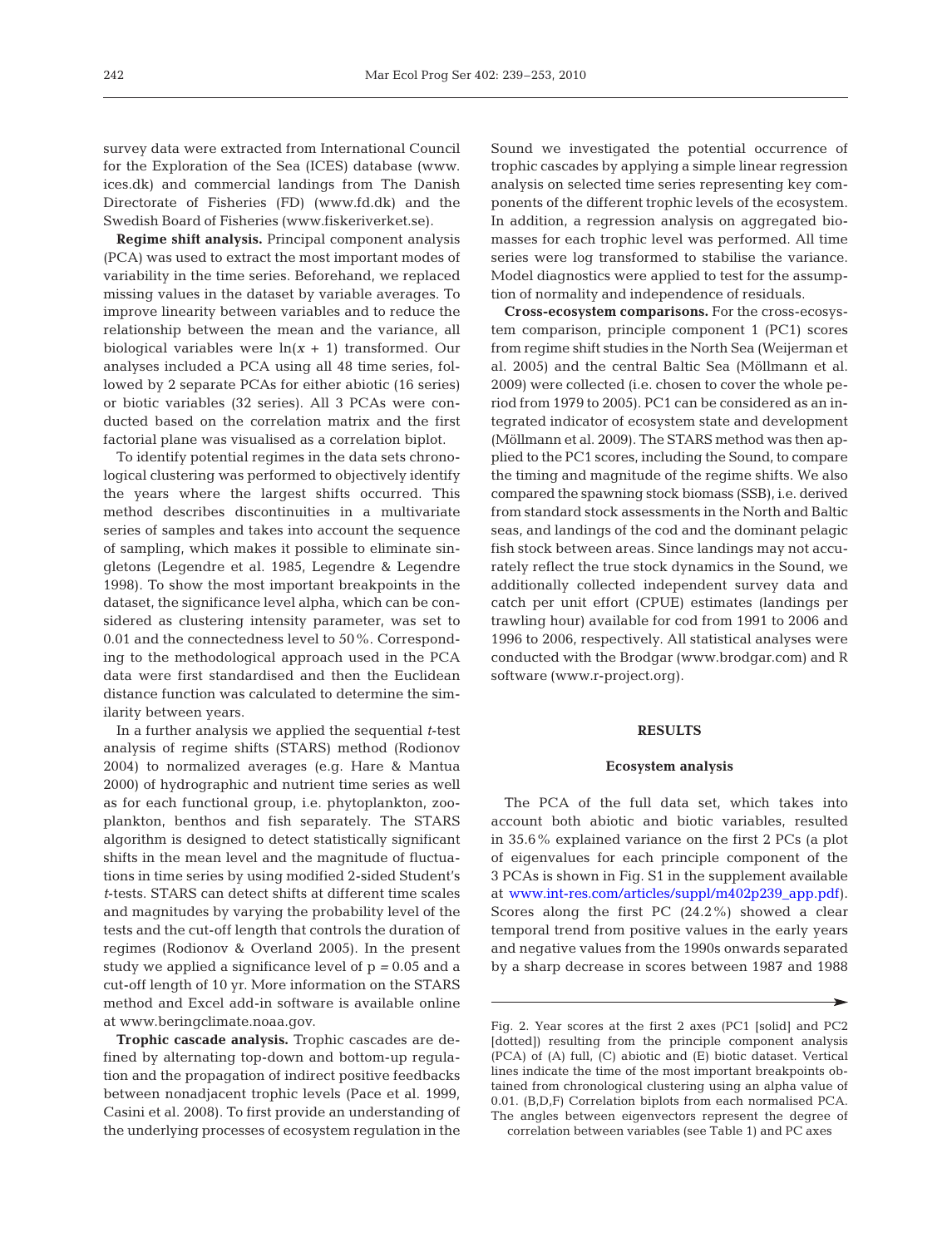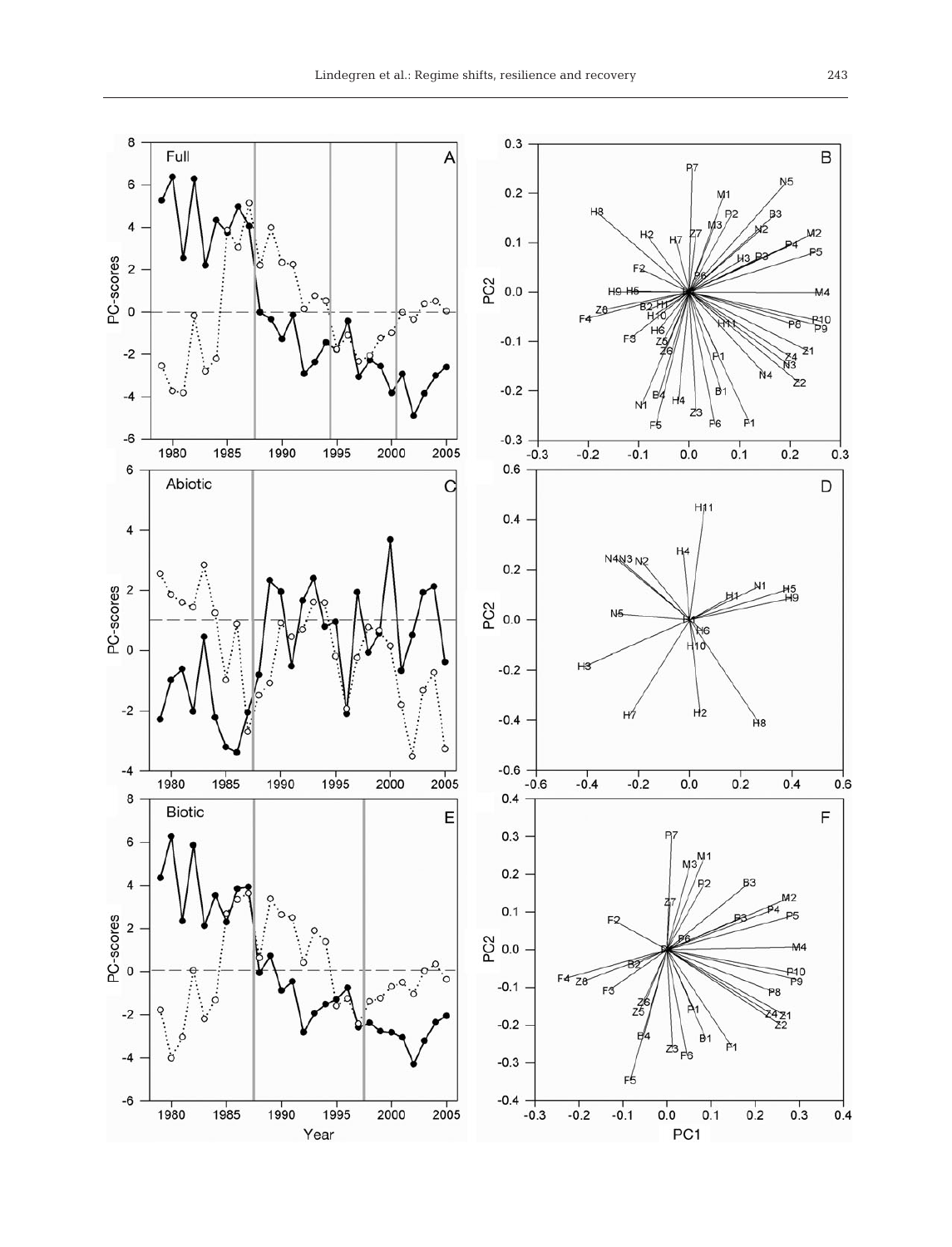(Fig. 2A). The variable loadings, i.e. the length and orientation of vectors on the correlation biplot, visualise the degree of correlation with the respective PC (Fig. 2B). Thus, nutrients (N2, N5), small-sized phytoplankton (P4, P5, P8, P9), cyanobacteria (P10), copepods (Z1, Z2, Z4), microzooplankton (M4) and molluscs (B3) were mainly positively correlated to PC1, while flatfish (F2 to F4), *Bosmina* spp. (Z8) and summer bottom temperatures (H8) showed negative correlations. The negative correlation thus indicates an increasing trend in each of these variables within the last 15 yr, e.g. higher flatfish landings. The second PC (11.4%) showed an initial sharp increase in scores followed by a gradual decrease and a rather stable period in the last 10 yr. Large-sized phytoplankton (P2, P7) and microzooplankton (M1, M3) showed positive correlations to this axis, while landings of herring (F6), cod (F5) and whiting (F1) and biomass of *Pseudocalanus* spp. (Z3) were negatively correlated with PC2. This means that these variables generally increased since the mid-1990s. Finally, the outflow (H10) and inflow (H11) did not explain much of the variation on the first 2 PCs (Fig. 2B), indicating that transport and advection, no matter how important for the physical environment (Fig. 2C), seem to be uncorrelated to the temporal dynamics of most ecosystem components.

The second PCA, using only abiotic time series, explained 39.2% of the variance on the first factorial plane. PC1 scores (21.5%) showed strong fluctuations with an overall increasing trend since the late 1980s (Fig. 2C). In the correlation biplot (Fig. 2D), BSI (H9) and spring surface temperature (H5) were positively correlated to PC1, indicating their overall increase during the last decades. In contrast, spring bottom salinity (H3) and nutrient conditions (N2 to N5) decreased and showed negative correlations to the first axis. PC2 scores (17.7%) oscillated with high values at the beginning and low values at the end of the investigated period. Volume inflow (H11) and summer bottom salinity (H4) showed positive correlations, while bottom temperatures (H7, H8) and surface salinity (H2) showed negative correlations to PC2.

The third PCA, which used only biological time series, explained 41.3% of the variance on the first factorial plane. The temporal development of PC1 and PC2 scores (Fig. 2E) were relatively similar to the results of the first PCA that used the full data set (Fig. 2A). During the first years PC1 scores (28.3%) showed positive values, but shifted to negative values following a sharp decrease from 1987 to 1988 (Fig. 2E). The eigenvectors (Fig. 2F) of small-sized phytoplankton (P4, P5, P9), cyanobacteria (P10), microzooplankton (M2, M4), copepods (Z1, Z2, Z4) and molluscs (B3) were positively correlated to PC1, while landings of flatfish (F3, F4) and biomass of *Bosmina* spp. (Z8) showed negative correlations. PC2 scores (13.1%) showed an increasing trend until 1991, followed by a gradual decrease and a more stable period with negative values occurring in recent years. Dinoflagellates (P7), diatoms (P2) and microzooplankton (M1, M3) showed positive correlations to this axis, while landings of herring (F6), cod (F5) and whiting (F1) and biomass of *Pseudocalanus* spp. (Z3) were negatively correlated, thus indicating comparatively high values during the last 10 yr.

The vertical lines superimposed on the PCA plots (Fig. 2) show the most important breakpoints identified by chronological clustering using an alpha value of 0.01. In all 3 data sets, i.e. the full (Fig. 2A), abiotic (Fig. 2C) and biotic data set (Fig. 2E), respectively, significant breakpoints were detected from 1987 to 1988. Furthermore, 2 breakpoints were identified in the full data set from 1994 to 1995 and 2000 to 2001 (Fig. 2A) and in the biotic data set from 1997 to 1998.

The STARS method identified significant regime shifts that largely coincided with the breakpoints detected by chronological clustering. The hydrographic data (Fig. 3A) showed a clear regime shift from 1987 to 1988, corresponding to a dramatic shift mainly in bottom salinity, SST and BSI. The increase and decrease in the mid-1990s were not identified as separate states. Due to a sharp decrease in nitrogen and phosphorus, the nutrient data (Fig. 3B) showed 2 regime shifts from 1987 to 1988 and 2001 to 2002, respectively. Coinciding with the decrease in nutrients, primary producers (Fig. 3C) also demonstrated a shift from 1987 to 1988. Zooplankton showed a regime shift from 1988 to 1989, which thus lagged by 1 yr compared with the 1987 to 1988 regime shifts. The sharp increase from 1994 to 1995 and the consecutive period of high values were due to its short duration, and was not identified as a separate regime (Fig. 3D). Benthos data (Fig. 3E) showed one significant shift from 1991 to 1992, which was delayed in comparison with the previously mentioned groups. As in all other groups, the fish data showed a sharp decrease since the mid-1980s (Fig. 3F). Though showing 2 consecutive declines from 1985 to 1987 and 1989 to 1991, respectively, only the first shift was found to be significant. Additionally, an opposite shift was observed from 1996 to 1997, possibly following the sharp decrease in the hydrography and increase in zooplankton variables from 1994 to 1995.

Fig. 3. Regime shifts in climate, nutrient and biological time series: (A) climate, (B) nutrient, (C) primary producers, (D) zooplankton, (E) benthos, (F) fish. Variables of each group are standardised to zero mean and unit variance and reverted such that the steps show the same sign in all time series. Significant stepwise shifts in means (black line) were detected using significance level  $p = 0.05$  and a cut-off length of 10 yr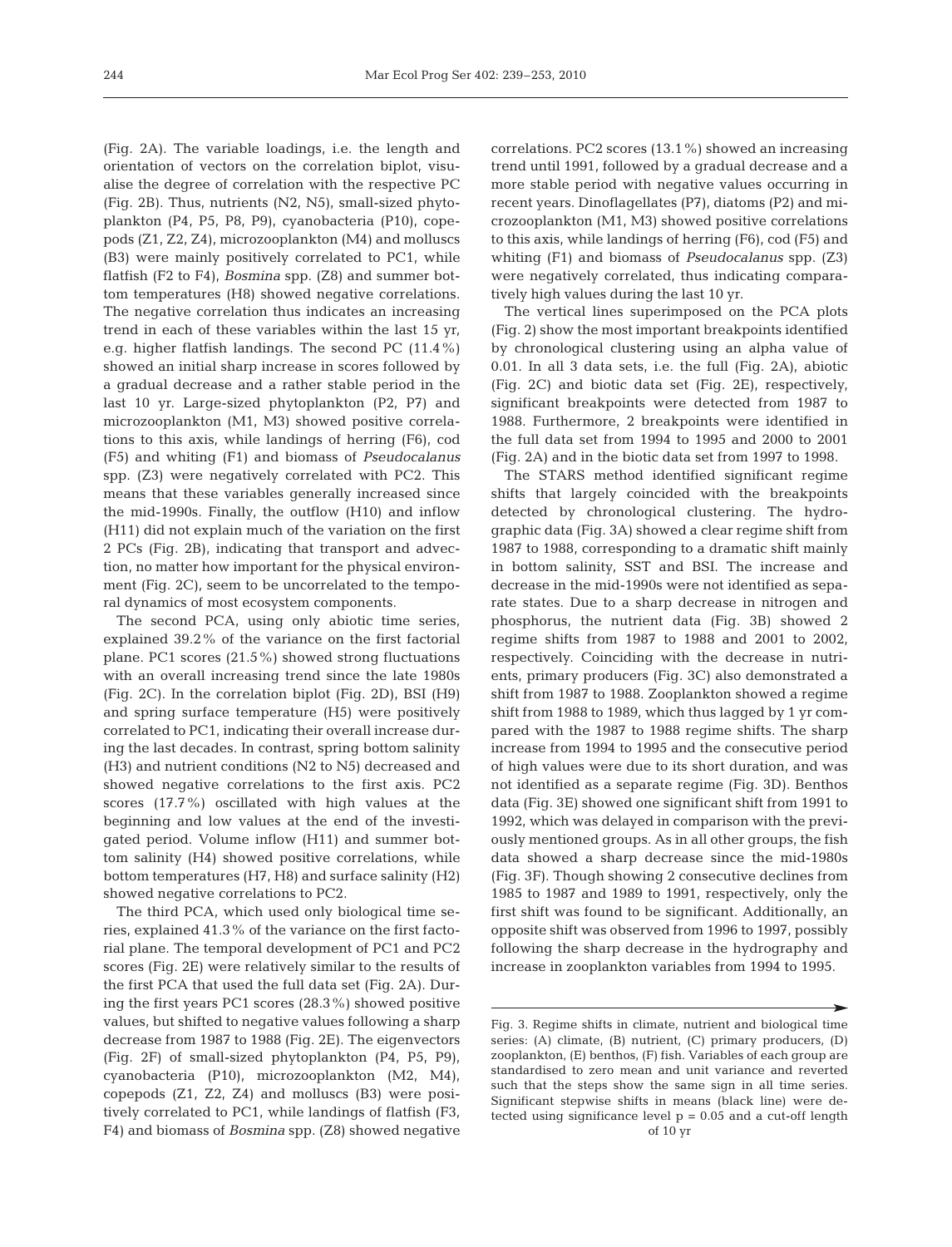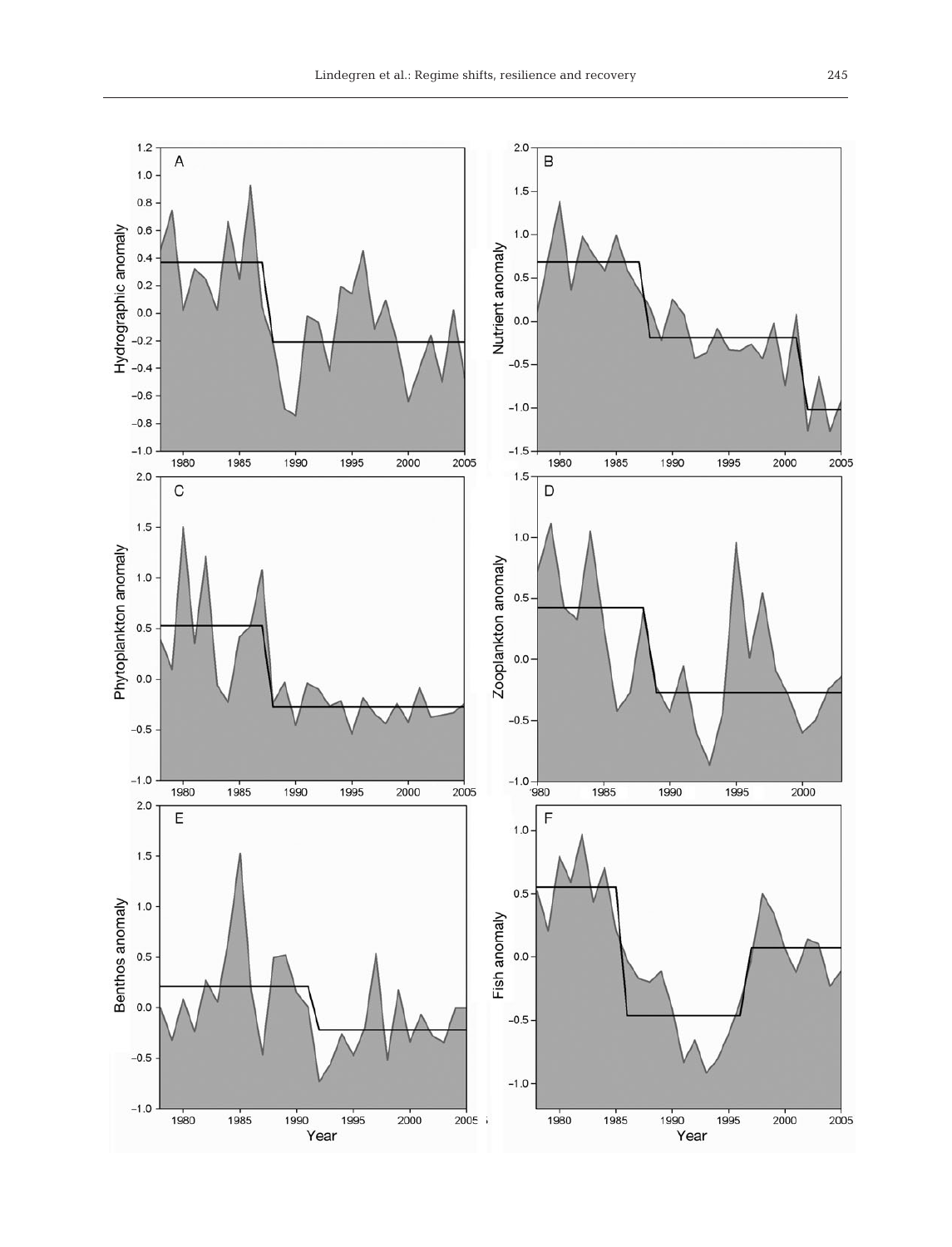# **Trophic cascade analysis**

To visualise top-down and bottom-up regulation in the Sound, selected time series from each functional group were graphically displayed as standardised anomalies (Fig. 4). Based on the similarities in temporal dynamics of the selected variables, the analysis suggests 2 parallel pathways of bottom-up regulation in the Sound, the first linking hydrographic–climatic processes to zooplankton and fish and the second linking nutrient dynamics to primary producers and benthos. The first pathway is clearly visible in the relationships between bottom salinity, *Pseudocalanus* spp., herring and cod (Fig. 4A,C,E). The variables were chosen as they represent key hydrographic variables and the dominant zooplankton and fish species in the area. The second pathway is visualised by the similar temporal dynamics of winter concentration of phosphorus (considered to be the limiting nutrient in the area, Wasmund & Uhlig 2003), total photosynthetic biomass and mollusc biomass, the latter representing the most abundant benthic group in the Sound. A regression

analysis on the selected time series showed a highly significant and positive relationship between each trophic level (Table 2), i.e. between zooplankton (*Pseudocalanus* spp.), planktivorous fish (herring) and piscivorous fish (cod) as well as between primary producers and benthos (molluscs). Furthermore, these patterns are consistent when also considering aggregated biomasses for each trophic level (Table 3).This indicates strong bottomup regulation in all parts of the ecosystem and rules out the possibility of trophic cascades, since trophic cascades are generally identified by inverse (negative) relationships between adjacent trophic levels (Pauly et al. 1998, Worm & Myers 2003, Casini et al. 2008).

#### **Cross-ecosystem comparisons**

As illustrated by the generally declining PC1 scores from the North Sea (Fig. 5A), the Sound (Fig. 5C) and the central Baltic Sea (Fig. 5E), the areas show similar ecosystem dynamics during the observed period. Likewise, the timing and magnitude of regime shifts detected by STARS all coincide during the period from 1987

Fig. 4. Selected time series from each trophic level (i.e. standardised to zero mean and unit variance) visualising the 2 pathways of ecosystem regulation in the Sound. (A) Summer bottom salinity (dotted) and summer biomass of *Pseudocalanus* spp. (solid). (B) Winter total phosphorus concentrations (dotted) and total phytoplankton biomass (solid). (C) Summer biomass of *Pseudocalanus* spp. (dotted) and landings of herring (solid). (D) Winter total phosphorus concentrations (dotted) and biomass of molluscs (solid). (E) Landings of herring *Clupea harengus* (dotted) and cod *Gadus morhua* (solid). (F) Summer total phytoplankton biomass (dotted) and biomass of molluscs (solid). (A regression analysis of the presented time series is presented in Table 2)

to 1988. The dynamics of cod stocks from the North Sea (Fig. 5B) and central Baltic Sea (Fig. 5F) largely follow the ecosystem developments, while for cod stock in the Sound the initial decrease is followed by an increase since the mid-1990s (Fig. 5C). Since landings data may not adequately describe the cod stock dynamics, we additionally plotted landings data with independent survey data available from 1991 to 2006. The strong correlation with survey data ( $r = 0.79$ ,  $p <$ 

Table 2. Linear regression analysis on selected time series. Following the 2 suggested pathways of regulation, the analysis is divided into (A) a hydrographic– climatic section and (B) a nutrient section. TP: winter total phosphorus. Model significance via p-values (p), degrees of freedom (df) and regression coefficients, the intercept *a* and the slope *b* with associated significance levels ( $p < 0.05$ ,  $*$   $p < 0.01$ ,  $**$   $p < 0.001$ ) are indicated. To emphasize the type of linear relationship, a positive (+) and negative (–) sign is indicated. The coefficient of determination  $(R^2)$  is shown in percent

| Response                          | Predictor | df | p       | a         | b         | Sign      | $R^2$ |  |
|-----------------------------------|-----------|----|---------|-----------|-----------|-----------|-------|--|
| (A) Hydrographic-climatic pathway |           |    |         |           |           |           |       |  |
| Pseudocalanus spp.                | Herring   | 24 | < 0.001 | $-6.3***$ | $0.50***$ | $\ddot{}$ | 52    |  |
| Pseudocalanus spp.                | Cod       | 24 | 0.007   | $-7.1*$   | $0.58**$  | $\ddot{}$ | 23    |  |
| Herring                           | Cod       | 24 | < 0.001 | 0.03      | $1.04***$ |           | 37    |  |
| (B) Nutrient pathway              |           |    |         |           |           |           |       |  |
| Total phytoplankton               | ТP        | 24 | < 0.001 | $7.1*$    | $9.3***$  | $\ddot{}$ | 40    |  |
| Molluscs                          | TP        | 25 | < 0.001 | $-3.2***$ | $4.0**$   | $\ddot{}$ | 62    |  |
| Total phytoplankton               | Molluscs  | 24 | 0.008   | $16.3***$ | $1.4***$  | $\ddot{}$ | 22    |  |

Table 3. Linear regression analysis on aggregated biomasses for each trophic level or functional group. Model significance via p-values (p), degrees of freedom (df) and regression coefficients, the intercept *a* and the slope *b* with associated significance levels (\*p < 0.05,\*\*p < 0.01,\*\*\*p < 0.001) are indicated. To emphasize the type of linear relationship, a positive  $(+)$  and negative  $(-)$  sign

is indicated. The coefficient of determination  $(R^2)$  is shown in percent

| Response      | Predictor        | df | р       | a         | h        | Sign      | $R^2$ |
|---------------|------------------|----|---------|-----------|----------|-----------|-------|
| Zooplankton   | Climate          | 25 | 0.03    | $2.3***$  | $0.34*$  |           | 14    |
| Pelagic fish  | Zooplankton      | 24 | < 0.001 | $11.3***$ | $1.5***$ | $\ddot{}$ | 46    |
| Demersal fish | Pelagic fish     | 25 | 0.04    | $11.6***$ | $0.2*$   | $+$       | 13    |
| Phytoplankton | <b>Nutrients</b> | 25 | < 0.001 | $19.8**$  | $5.2***$ | $\ddot{}$ | 46    |
| Benthos       | Phytoplankton    | 23 | 0.02    | $3.3***$  | $0.05*$  | $\div$    | 17    |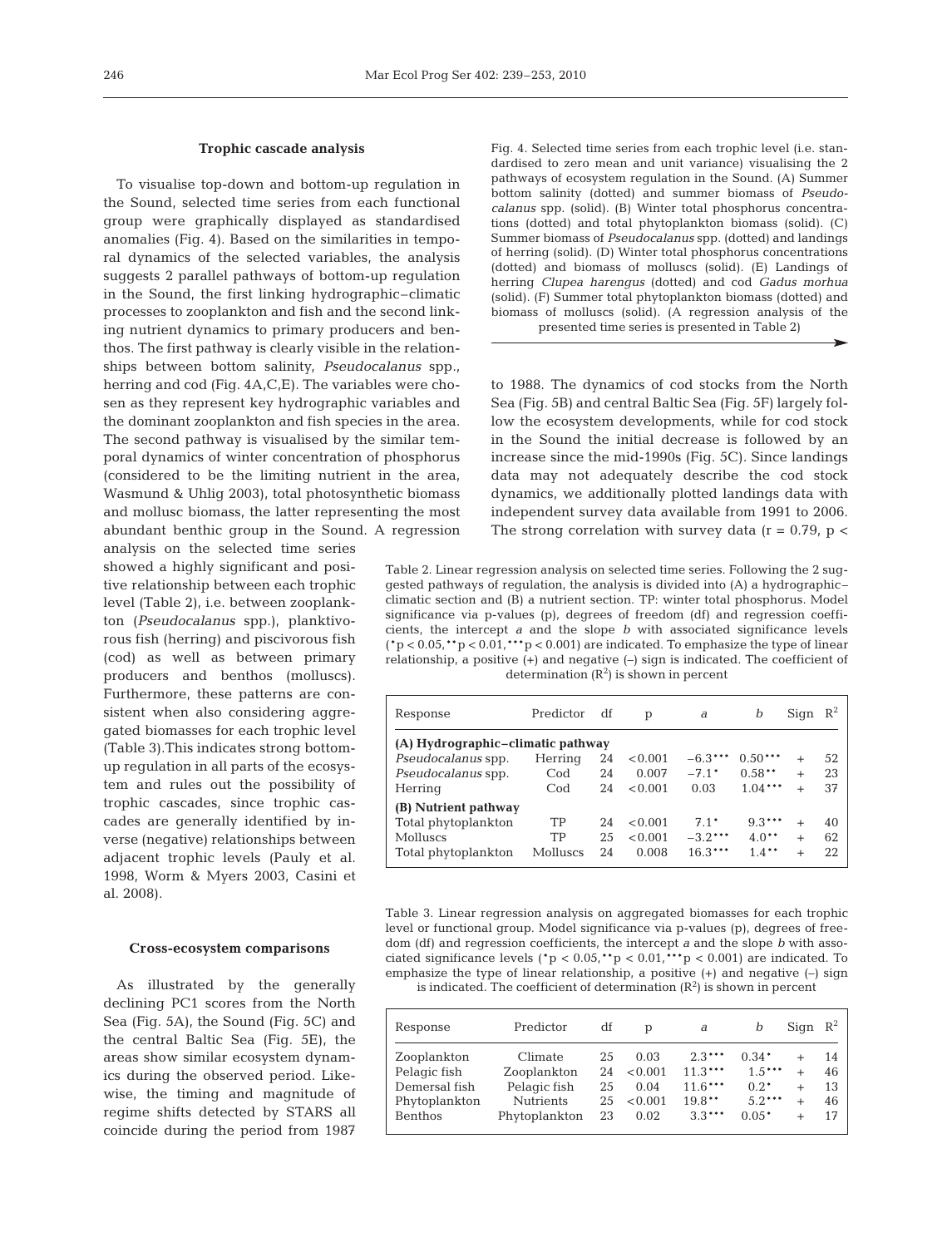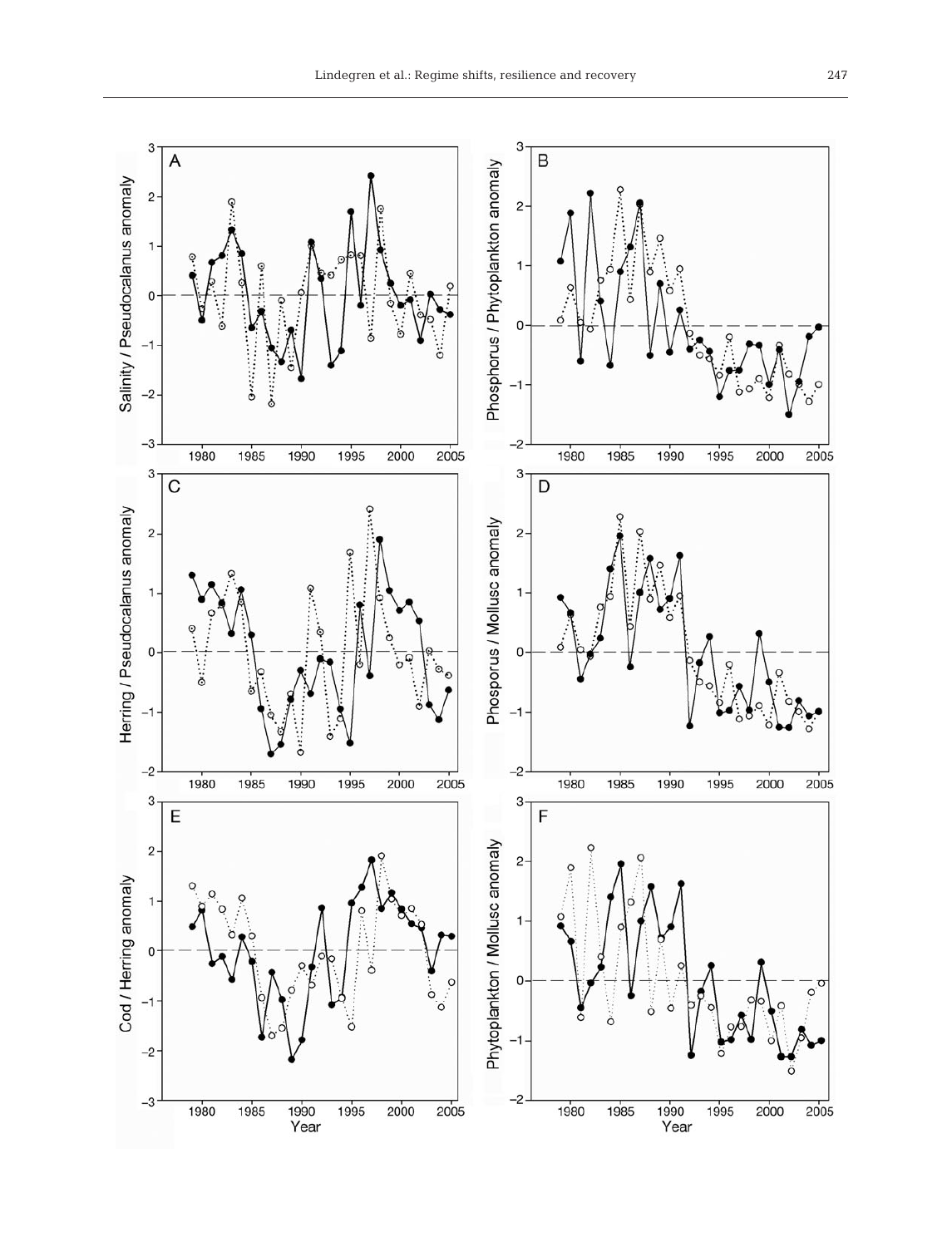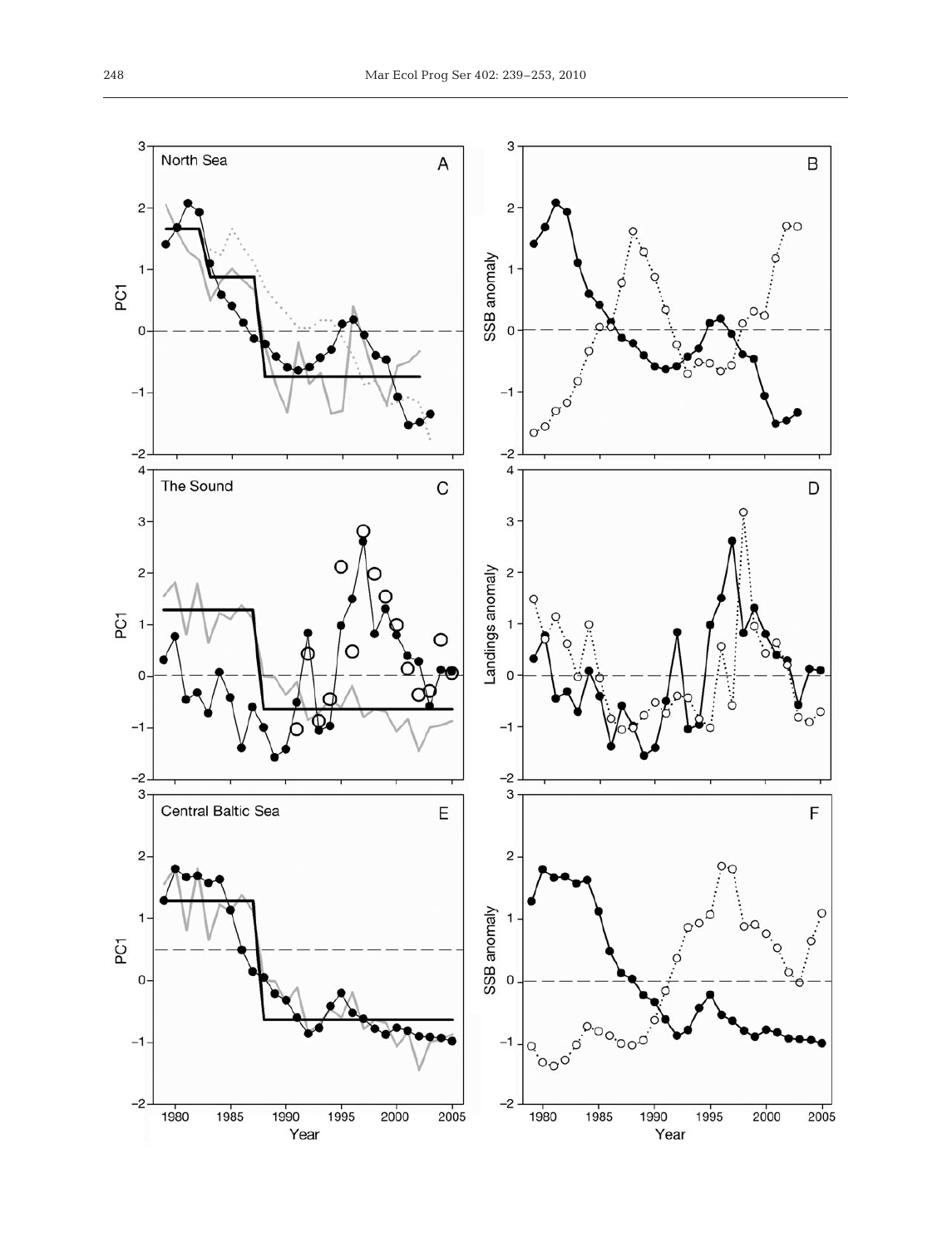Fig. 5. Comparison of normalised PC1 scores (grey line), spawning stock biomass (SSB) values of cod *Gadus morhua* (black line) and pelagic fish species (dotted lines) from (A,B) the North Sea, (C,D) the Sound and (E,F) the central Baltic Sea. Herring *Clupea harengus* is shown for the North Sea and the Sound, while sprat *Sprattus sprattus* is shown for the central Baltic Sea. As a complement, PC1 scores from Kenny et al. (2009), which covered a shorter time period between 1983 and 2003, are shown for (A) the North Sea as a dotted grey line. Bold black lines represent the regime shifts as detected by the sequential *t*-test analysis of regime shifts (STARS) method. Cod landings from the Sound are compared with normalised (i.e. to zero mean and unit variance) survey data available from 1991 to 2006 (large circles)

0.001) as well as with CPUE estimates (i.e. landings per trawling hour,  $r = 0.82$ ,  $p < 0.001$ ) indicated that landings may reflect the true stock dynamics, at least from the early 1990s onwards.

In the North and Baltic seas, the regime shift and collapse of the cod stocks triggered a trophic cascade causing changes in the lower trophic levels (Österblom et al. 2007, Casini et al. 2008, Möllmann et al. 2008, Kirby et al. 2009). The trophic cascade is illustrated by the strong negative correlation between cod and sprat *Sprattus sprattus* ( $r = -0.72$ ,  $p < 0.001$ ), the dominating planktivorous species in the Baltic Sea (Fig. 5F), and between cod and herring  $(r = -0.81, p < 0.001)$ , one of the main planktivorous fish species in the North Sea (Fig. 5B). As opposed to the neighbouring areas, the positive relationship between the Sound cod and herring (Table 2) suggests no trophic cascade, but instead a strong bottom-up regulation in the area.

#### **DISCUSSION**

In the North Sea and central Baltic Sea the cod stocks collapsed simultaneously with large-scale ecosystem reorganisations (Reid et al. 2003, Beaugrand 2004, Weijerman et al. 2005, Casini et al. 2008, Möllmann et al. 2008). These regime shifts are considered driven by the combined and synergistic effects of both overfishing and climate variability (Weijerman et al. 2005, Möllmann et al. 2009). Despite the absence of commercial trawl fishing, we also demonstrated a clear shift in the Sound ecosystem. Given the coherent patterns and synchronous timing of regime shifts across the entire North Atlantic Ocean (Bundy et al. 2009, Drinkwater et al. 2009, Link et al. 2009), atmospheric–oceanographic changes are the most likely driver. In the North and Baltic seas, regional climate and hydrographic conditions are mainly influenced by large-scale circulation patterns causing periodic inflow events from the North Atlantic Ocean (Hänninen et al. 2000, Reid et al. 2003). These events affect all parts of

the ecosystem from lower trophic levels (Reid et al. 1998, Möllmann et al. 2000, Beaugrand et al. 2003, Wasmund & Uhlig 2003) to higher trophic levels (Kröncke et al.1998, Möllmann et al. 2003, Durant et al. 2004) and involve a suite of different physical and biological processes, mainly related to effects of temperature, salinity, oxygen, turbulence and advection (Ottersen et al. 2001). In the mid-1980s, the North Atlantic Oscillation (NAO) and BSI shifted sharply from a negative to a positive phase, giving rise to anomalous temperatures, salinities and oxygen conditions throughout the whole area. These climate anomalies, by means of direct and indirect biological feedbacks, most probably induced the simultaneous regime shift observed in the North Sea, central Baltic Sea and the Sound from 1987 to 1988.

Depending on the internal structure and the type of external forcing, ecosystem regime shifts may be classified into 3 qualitatively different types: smooth, abrupt and discontinuous (Collie et al. 2004). While the first two represent generally reversible transitions between alternative ecosystem states, a discontinuous shift involves hysteresis, a process preventing the system from switching back to the previous state even if external conditions are restored (Scheffer et al. 2001). In the North and Baltic seas, the regime shift and collapse of the cod stock resulted in a pronounced trophic cascade leading to changes in the lower trophic levels (Österblom et al. 2007, Casini et al. 2008, Möllmann et al. 2008, Kirby et al. 2009). This internal restructuring of the food web may presently maintain the ecosystem in its currently less desirable ecosystem state by means of negative feedbacks (Bakun 2006, Casini et al. 2009, Möllmann et al. 2009). While the regime shifts of the North and Baltic seas may be described as discontinuous, the Sound regime shift shows no signs of trophic cascade or shift in trophic control (i.e. between topdown and bottom-up regulation) and is, therefore, probably of the abrupt, but still reversible, kind. Given similar external physical forcing, the observed difference between regime shifts in the North Sea, Baltic Sea and the Sound are probably due to a different magnitude of anthropogenic influences, e.g. with respect to eutrophication and fishing pressure, which both affect the internal structure and resilience of the ecosystem.

Eutrophication has caused regime shifts in lakes (Carpenter et al. 1987, Scheffer & van Nes 2007) and estuarine ecosystems (Daskalov et al. 2007, Hansson et al. 2007, Oguz & Gilbert 2007, Österblom et al. 2007). The Sound faced severe eutrophication in the early 1980s; however, due to the implementation of efficient waste water treatment, river run-off (mainly of phosphate) was markedly reduced (The Sound Water Cooperation 2004). In combination with limited inflow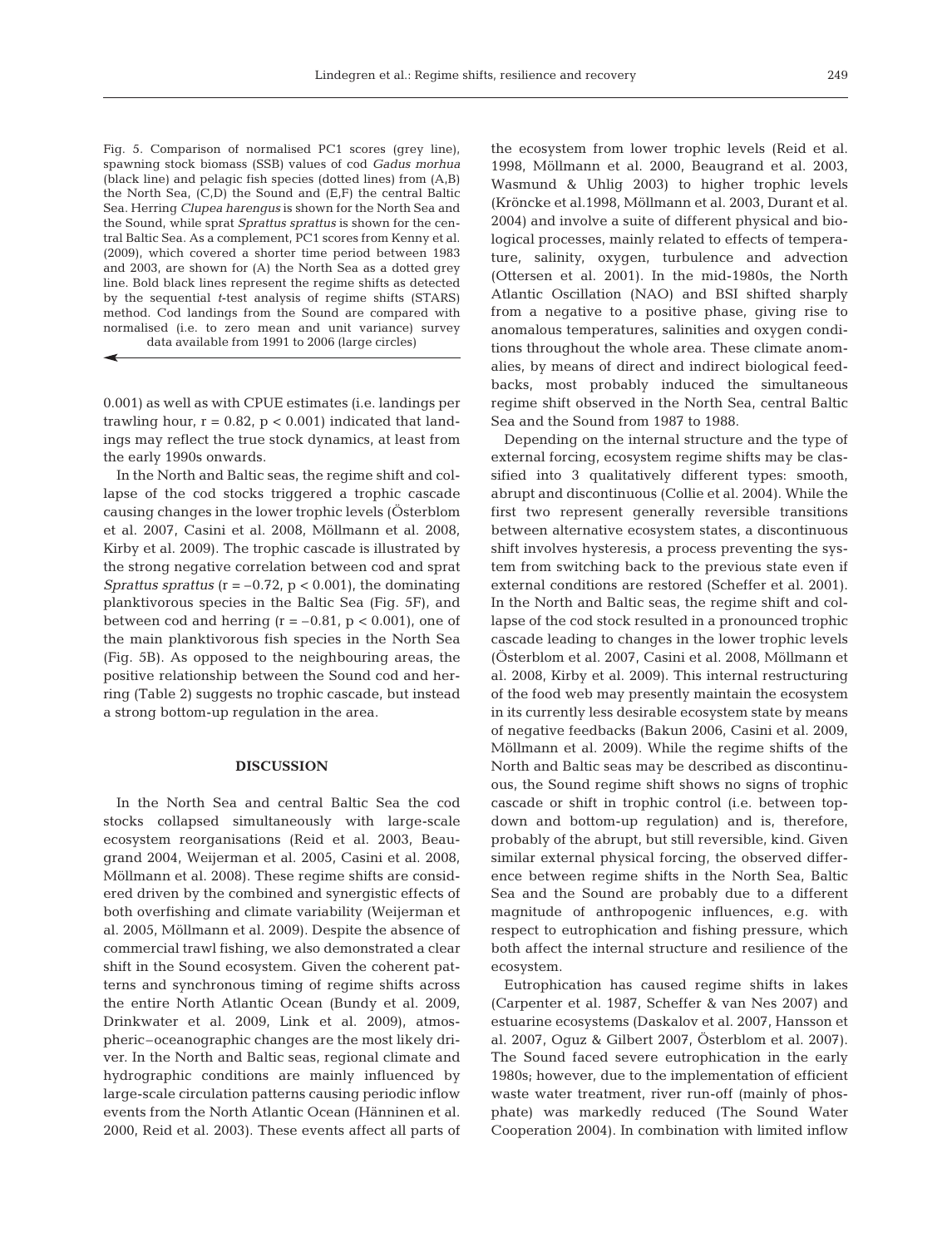of nutrient-rich bottom water from the North Sea, the nutrient reductions probably caused the strong decline in nutrient conditions during this period. Furthermore, Wasmund & Uhlig (2003) related decreasing trends in cyanobacteria and chl *a* to increasing temperatures and a decrease in nutrient loadings, in particular of phosphorus, which is considered a co-limiting nutrient in this area (HELCOM 2002). The shift from smallsized phytoplankton species and N-fixing cyanobacteria to larger-sized diatoms and dinoflagellates in the early 1990s may be explained by a combination of climate changes and nutrient forcing (Wasmund & Uhlig 2003, Henriksen 2009).

Henriksen et al. (2001) showed significant positive response of macrobenthos abundances to winter nutrient input and spring primary production in Danish waters. Likewise, Kröncke et al. (1998) showed a similar effect on macrozoobenthos in the North Sea. Decreasing nutrient loadings and primary production in combination with a milder climate probably induced the observed changes in the benthic community in the Sound, especially the drastic decrease of filter-feeding molluscs (bivalves). The changes may not be attributed to fishing activities because towed bottom-fishing gear, i.e. trawls, has been banned since 1932. The invasion of the alien polychaete species, *Marenzelleria viridis*, may further explain the shift in dominance to polychaetes in the early 1990s (Strömberg & Persson 2005).

Overfishing results in a reduction of the mean age, mean size and geographic diversity of populations and has been shown to increase the sensitivity of fish stocks to climate-driven recruitment stress (Brander 2005, Ottersen et al. 2006, Anderson et al. 2008), thereby impairing their resilience to withstand and buffer against environmental change (Folke et al. 2004). For the North Sea cod, recruitment stress is primarily caused by a temperature driven mismatch in prey availability, which reduces the survival of young cod (Beaugrand et al. 2003); For eastern Baltic cod, low salinities and low oxygen concentrations directly impair recruitment through increased egg and larvae mortalities (Köster et al. 2005). Furthermore, the large sprat stock may impose negative key feedbacks by preying on cod eggs (Köster & Möllmann 2000) and reducing the main food source of cod larvae, the copepod *Pseudocalanus acuspes* (Möllmann & Köster 2002). Though mechanisms are not investigated in detail, our study suggests a positive effect of both bottom salinity and zooplankton availability (i.e. *Pseudocalanus* spp.) on cod recruitment in the Sound.

Following the regime shift and collapse of the cod stocks in the North and Baltic seas, the populations remained at historically low levels with no or only weak signs of recovery (A slight increase in eastern

Baltic cod has been observed during the recent year). In contrast, the Sound fish stocks in general and the local cod population in particular show a clear recovery in the mid-1990s after the regime shift. The resilience and recovery potential of the cod stock in the Sound is probably due to the absence of commercial trawl fishing, as only local gill net fisheries are allowed in the area (Svedäng et al. 2004). As a consequence, the cod stock shows demographic conditions (age and size distribution) to be far better than the overexploited neighbouring stocks (Svedäng et al. 2002, this paper Fig. S2). With many large, old and experienced individuals and several generations contributing to spawning (Ottersen et al. 2006, Anderson et al. 2008), the cod stock in the Sound seems more resilient to recruitment stress and could therefore recover after experiencing years of potentially unfavourable climate conditions for spawning. Whether the trawling ban increases resilience of the ecosystem by protecting important benthic habitats and organisms, which are vital for growth and recruitment of demersal fish species such as cod (Collie et al. 2000), is presently unclear. To that end, we stress the need for further investigations on the local fish stocks in general, and the cod population in particular, to provide detailed understanding of the mechanisms underlying fish stock resilience in the Sound.

# **CONCLUSIONS**

Ecosystems worldwide have already shown clear evidence of change in response to changing climate (Walther et al. 2002, Rosenzweig et al. 2008) and even more pronounced alterations might be encountered in the future, especially as climate scenarios predict drastic changes in atmospheric–oceanographic forcing (IPCC 2007). Resilient ecosystems are able to absorb extreme events without changing fundamentally, but if the resilience once is weakened it can be restored only slowly (Folke et al. 2004). Furthermore, hysteresis may even prevent the ecosystem from switching back to the previous state as it is not sufficient to restore external conditions (Scheffer et al. 2001). External conditions can be only partly influenced (e.g. by reducing nutrient loads), but we are able to control fisheries through appropriate and ecologically sound management actions. While the regime shifts in the North and Baltic seas may involve hysteresis, and as such be described as discontinuous, the Sound regime shift shows no signs of trophic cascade or hysteresis and may therefore be of the abrupt but still reversible kind. The present study indicates that low fishing pressure and, hence, healthy fish population sizes and structures can obviously change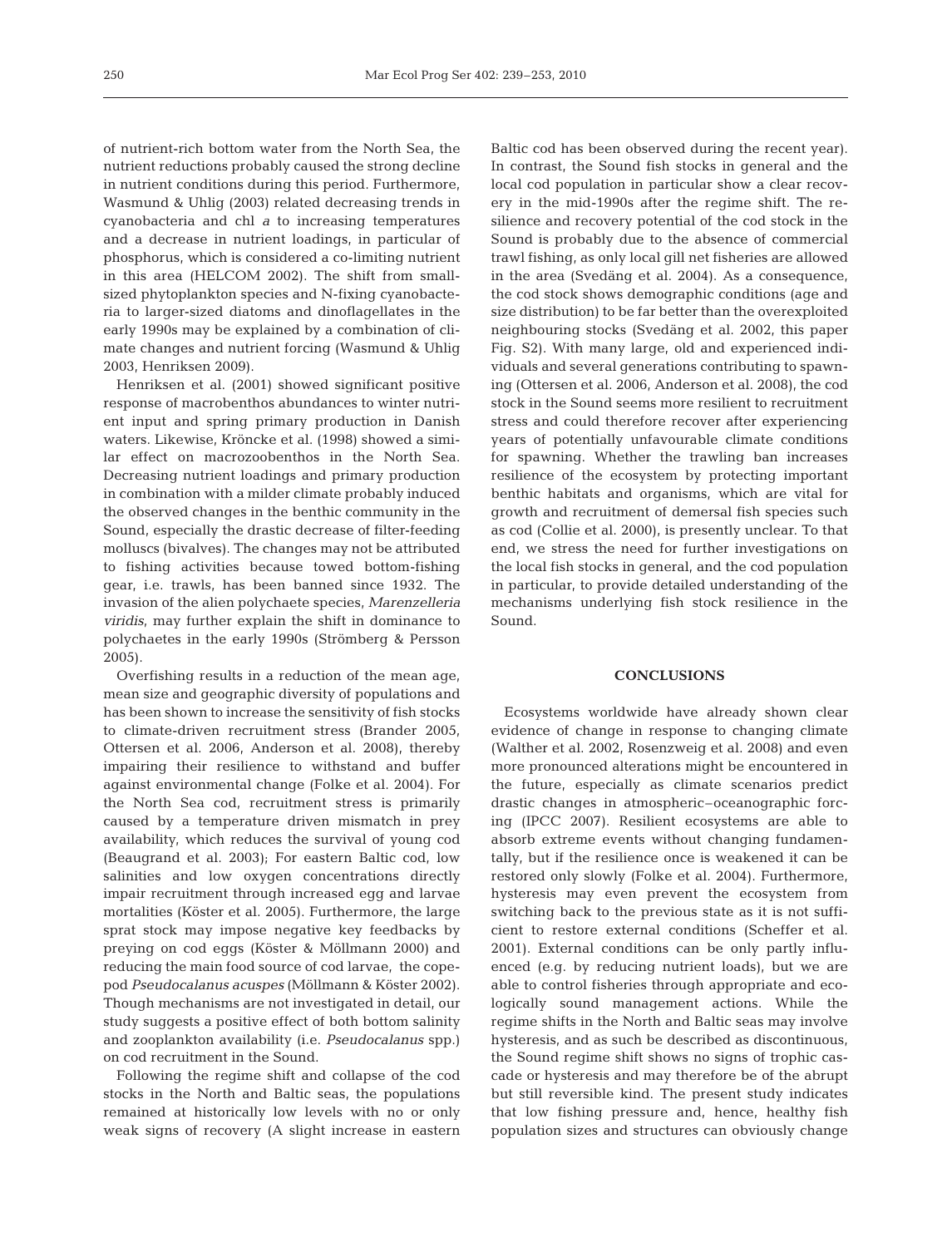cod stock in the Sound recovered to preshift conditions whereas those in neighbouring areas remained in a depleted state. The socioeconomic costs of an ecosystem switch with a decline of commercially valuable fish species can be enormous and, therefore, the maintenance and restoration of ecosystem resilience is an important part of a successful ecosystem-based fisheries management strategy (Folke et al. 2004, Drinkwater KF, Mueter F, Friedland KD, Taylor M, Hunt J, Taylor M, Hunt J, Taylor M, Hunt J, Taylor M, Hunt J, Taylor M, Hunt J, Taylor M, Hunt J, Taylor M, Hunt J, Taylor Marasco et al. 2007).

*Acknowledgements.* We thank M. Weijermann, A. Kenny, the Danish National Environmental Research Institute, the Swedish Meteorological Institute, the Danish Directorate of Fisheries and the Swedish Board of Fisheries for providing time series and maintaining long-term monitoring and data handling. We also thank a number of anonymous referees for providing valuable input and constructive comments. This research was funded by the EU Marie Curie EST project METAOCEANS (MEST-CT-2005-019678) and is a contribution to the ICES/HELCOM Working Group on Integrated Assessments of the Baltic Sea (WGIAB) and the European Union 6th Framework Projects 'Understanding the mechanisms of stock recovery' (UNCOVER, 022717).

#### LITERATURE CITED

- Alheit J, Möllmann C, Dutz J, Kornilovs G, Loewe P, ➤ Mohrholz V, Wasmund N (2005) Synchronous ecological regime shifts in the central Baltic and the North Sea in the late 1980s. ICES J Mar Sci 62:1205–1215
- ▶ Anderson CNK, Hsieh CH, Sandin SA, Hewitt R and others (2008) Why fishing magnifies fluctuations in fish abundance. Nature 452:835–839
	- Bakun A (2006) Wasp-waist populations and marine ecosystem dynamics: navigating the 'predator pit' topographies. Prog Oceanogr 68:271–288
- ▶ Beaugrand G (2004) The North Sea regime shift: evidence, causes, mechanisms and consequences. Prog Oceanogr 60:245–262
- ► Beaugrand G, Brander KM, Lindley JA, Souissi S, Reid PC (2003) Plankton effect on cod recruitment in the North Sea. Nature 426:661–664
- ► Brander KM (2005) Cod recruitment is strongly affected by climate when stock biomass is low. ICES J Mar Sci 62: 339–343
- ▶ Brander KM (2007) Global fish production and climate change. Proc Natl Acad Sci USA 104:19709–19714
- ► Bundy AJ, Heymans J, Morissette L, Savenkoff C (2009) Seals, cod and forage fish: a comparative exploration of variations in the theme of stock collapse and ecosystem change in four Northwest Atlantic ecosystems. Prog Oceanogr 81:188–206
- ► Carpenter SR, Kitchell JF, Hodgson JR, Cochran PA and others (1987) Regulation of lake primary productivity by food web structure. Ecology 68:1863–1876
- Casini M, Lövgren J, Hjelm J, Cardinale M, Molinero JC, ➤ Kornilovs G (2008) Multi-level trophic cascades in a heavily exploited open marine ecosystem. Proc Biol Sci 275: 1793–1801
- ► Casini M, Hjelm J, Molinero JC, Lövgren J and others (2009) Trophic cascades promote threshold-like shifts in pelagic marine ecosystems. Proc Natl Acad Sci USA 106:197–202
- the response of an ecosystem to external forcing. The  $\quad$  Collie JS, Hall SJ, Kaiser MJ, Poiner IR (2000) A quantitative analysis of fishing impacts on shelf-sea benthos. J Anim Ecol 69:785–798
	- ► Collie JS, Richardson K, Steele JH (2004) Regime shifts: Can ecological theory illuminate the mechanisms? Prog Oceanogr 60:281–302
	- ► Daskalov GM, Grishin AN, Rodionov S, Mihneva V (2007) Trophic cascades triggered by overfishing reveal possible mechanisms of ecosystem regime shifts. Proc Natl Acad Sci USA 104:10518–10523
	- Hare J, Melle W (2009) Recent climate forcing and physical oceanographic changes in Northern Hemisphere regions: A review and comparison of four marine ecosystems. Prog Oceanogr 81:10–28
	- ► Durant JM, Anker-Nilssen T, Hjermann DO, Stenseth NC (2004) Regime shifts in the breeding of an Atlantic puffin population. Ecol Lett 7:388–394
	- ► Fischer H, Matthäus W (1996) The importance of the Drogden Sill in the Sound for major Baltic inflows. J Mar Syst 9: 137–157
	- ► Folke C, Carpenter S, Walker B, Scheffer M, Elmqvist T, Gunderson L, Holling CS (2004) Regime shifts, resilience, and biodiversity in ecosystem management. Annu Rev Ecol Syst 35:557–581
	- ► Frank KT, Petrie B, Choi JS, Leggett WC (2005) Trophic cascades in a formerly cod-dominated ecosystem. Science 308:1621–1623
	- ► Godø OR (1995) Transplantation-tagging-experiments in preliminary studies of migration of cod off Norway. ICES J Mar Sci 52:955–962
		- Hänninen J, Vuorinen I, Hjelt P (2000) Climatic factors in the Atlantic control the oceanographic and ecological changes in the Baltic Sea. Limnol Oceanogr 45:703–710
	- ► Hansson S, Hjerne O, Harvey C, Kitchell JF, Cox SP, Essington TE (2007) Managing Baltic Sea fisheries under contrasting production and predation regimes: ecosystem model analyses. Ambio 36:265–271
	- ► Hare SR, Mantua NJ (2000) Empirical evidence for North Pacific regime shifts in 1977 and 1989. Prog Oceanogr 47: 103–145
		- HELCOM (Helsinki Commission) (2002). Environment of the Baltic Sea area 1994–1998. Baltic Sea Environment Proceedings No. 82B, Helsinki
	- ► Henriksen P (2009) Long-term changes in phytoplankton in the Kattegat, the Belt Sea, the Sound and the western Baltic Sea. J Sea Res 61:114–123
		- Henriksen P, Andersen J, Carstensen J, Christiansen T and others (2001) Marine områder 2000 — Miljøtilstand og udvikling. NOVA 2003. Danmarks Miljøundersøgelser. 110 s. Faglig rapport fra DMU nr. 375, Roskilde
	- ► Holling CS (1973) Resilience and stability of ecological systems. Annu Rev Ecol Syst 4:1–23
	- ► Hutchings JA, Reynolds JD (2004) Marine fish population collapses: consequences for recovery and extinction risk. Bioscience 54:297–309
		- IPCC (Intergovernmental Panel on Climate Change) (2007). Climate change 2007. Synthesis report. Intergovernmental Panel on Climate Change, 4th Assessment Report, Geneva
	- ► Jackson JBC, Kirby MX, Berger WH, Bjorndal KA and others (2001) Historical overfishing and the recent collapse of coastal ecosystems. Science 293:629–638
		- Kenny AJ, Skjoldal HR, Engelhard GH, Kershaw PJ, Reid JB (2009) An integrated approach for assessing the relative significance of human pressures and environmental forcing on the status of large marine ecosystems. Prog Oceanogr 81:132–148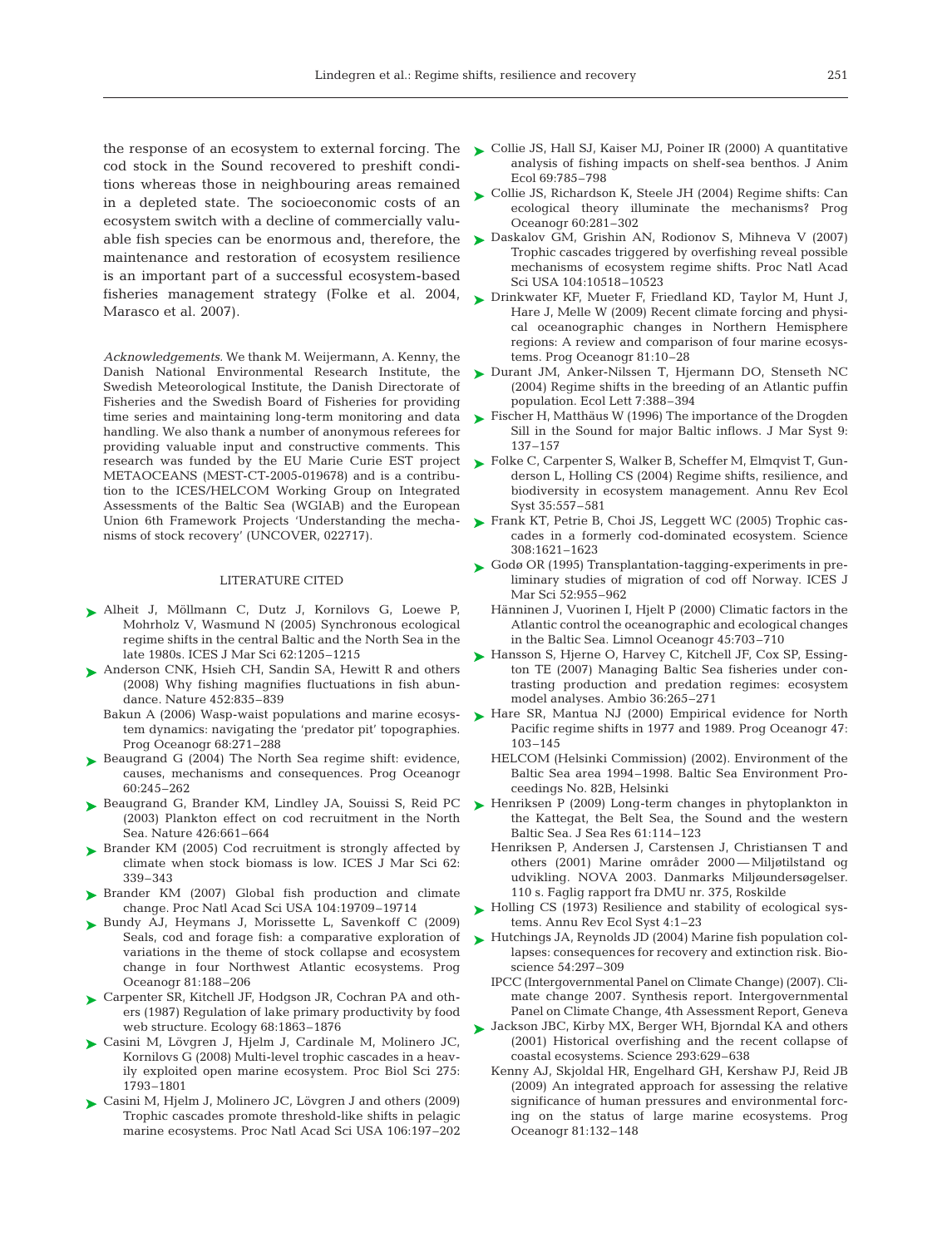- ► Kirby RR, Beaugrand G, Lindley JA (2009) Synergistic effects of climate and fishing in a marine ecosystem. Ecosystems 12:548–561
- ► Köster FW, Möllmann C (2000) Egg cannibalism in Baltic sprat *Sprattus sprattus*. Mar Ecol Prog Ser 196:269–277
- Köster FW, Möllmann C, Hinrichsen HH, Wieland K and others (2005) Baltic cod recruitment — the impact of climate variability on key processes. ICES J Mar Sci 62:1408–1425 ➤
- ► Kröncke I, Dippner JW, Heyen H, Zeiss B (1998) Long-term changes in macrofaunal communities off Norderney (East Frisia, Germany) in relation to climate variability. Mar Ecol Prog Ser 167:25–36
	- Legendre P, Legendre L (1998). Numerical ecology, 2nd English edn. Elsevier Science, Amsterdam
- ► Legendre P, Dallot S, Legendre L (1985) Succession of species within a community — chronological clustering, with applications to marine and fresh-water zooplankton. Am Nat 125:257–288
- ▶ Lehmann A, Krauss W, Hinrichsen HH (2002) Effects of remote and local atmospheric forcing on circulation and upwelling in the Baltic Sea. Tellus Ser A Dyn Meteorol Oceanogr 54:299–316
- ► Lindegren M, Möllmann C, Nielsen A, Stenseth NC (2009) Preventing the collapse of the Baltic cod stock through an ecosystem-based management approach. Proc Natl Acad Sci USA 106:14722–14727
- ► Link JS, Stockhausen WT, Skaret G, Overholtz W and others (2009) A comparison of biological trends from four marine ecosystems: synchronies, differences, and commonalities. Prog Oceanogr 81:29–46
- ► Marasco RJ, Goodman D, Grimes CB, Lawson PW, Punt AE, Quinn TJ (2007) Ecosystem-based fisheries management: some practical suggestions. Can J Fish Aquat Sci 64: 928–939
- ► Megrey BA, Link JS, Hunt J, Moksness E (2009) Comparative marine ecosystem analysis: applications, opportunities, and lessons learned. Prog Oceanogr 81:2–9
- ▶ Möllmann C, Köster FW (2002) Population dynamics of calanoid copepods and the implications of their predation by clupeid fish in the Central Baltic Sea. J Plankton Res 24: 959–977
- ▶ Möllmann C, Kornilovs G, Sidrevics L (2000) Long-term dynamics of main mesozooplankton species in the central Baltic Sea. J Plankton Res 22:2015–2038
- ► Möllmann C, Kornilovs G, Fetter M, Köster FW, Hinrichsen HH (2003) The marine copepod, *Pseudocalanus elongatus*, as a mediator between climate variability and fisheries in the Central Baltic Sea. Fish Oceanogr 12: 360–368
- ▶ Möllmann C, Muller-Karulis B, Kornilovs G, St John MA (2008) Effects of climate and overfishing on zooplankton dynamics and ecosystem structure: regime shifts, trophic cascade, and feedback coops in a simple ecosystem. ICES J Mar Sci 65:302–310
- ► Möllmann C, Diekmann R, Müller-Karulis B, Kornilovs G, Plikshs M, Axe P (2009) Reorganization of a large marine ecosystem due to atmospheric and anthropogenic pressure: a discontinuous regime shift in the Central Baltic Sea. Glob Change Biol 15:1377–1399
- ► Myers RA, Hutchings JA, Barrowman NJ (1997) Why do fish stocks collapse? The example of cod in Atlantic Canada. Ecol Appl 7:91–106
- Nielsen JR, Lundgren B, Jensen TF, Staehr KJ (2001) Distrib-➤ ution, density and abundance of the western Baltic herring (*Clupea harengus*) in the Sound (ICES Subdivision 23) in relation to hydrographical features. Fish Res 50: 235–258
- ► Nielsen EE, Grønkjaer P, Meldrup D, Paulsen H (2005) Retention of juveniles within a hybrid zone between North Sea and Baltic Sea Atlantic cod (*Gadus morhua*). Can J Fish Aquat Sci 62:2219–2225
- ► Oguz T, Gilbert D (2007) Abrupt transitions of the top-down controlled Black Sea pelagic ecosystem during 1960–2000: evidence for regime-shifts under strong fishery exploitation and nutrient enrichment modulated by climate-induced variations. Deep-Sea Res I 54:220–242
- ► Osterblom H, Hansson S, Larsson U, Hjerne O, Wulff F, Elmgren R, Folke C (2007) Human-induced trophic cascades and ecological regime shifts in the Baltic Sea. Ecosystems 10:877–889
- ► Ottersen G, Planque B, Belgrano A, Post E, Reid PC, Stenseth NC (2001) Ecological effects of the North Atlantic Oscillation. Oecologia 128:1–14
- ▶ Ottersen G, Hjermann DO, Stenseth NC (2006) Changes in spawning stock structure strengthen the link between climate and recruitment in a heavily fished cod (*Gadus morhua*) stock. Fish Oceanogr 15:230–243
	- Pace ML, Cole JJ, Carpenter SR, Kitchell JF (1999) Trophic cascades revealed in diverse ecosystems. Trends Ecol Evol 14:483–488
	- Pauly D, Christensen V, Dalsgaard J, Froese R, Torres F (1998) Fishing down marine food webs. Science 279: 860–863
	- Pihl L, Ulmestrand M (1988) Kusttorskundersökningar på svenska västkusten. Länsstyrelsen i Göteborgs och Bohus län, Göteborg
- Pihl L, Ulmestrand M (1993) Migration pattern of juvenile cod ➤ (*Gadus morhua*) on the Swedish west coast. ICES J Mar Sci 50:63–70
- ► Pikitch EK, Santora C, Babcock EA, Bakun A and others (2004) Ecosystem-based fishery management. Science 305:346–347
- ▶ Reid PC, Edwards M, Hunt HG, Warner AJ (1998) Phytoplankton change in the North Atlantic. Nature 391:546
- ▶ Reid PC, Edwards M, Beaugrand G, Skogen M, Stevens D (2003) Periodic changes in the zooplankton of the North Sea during the twentieth century linked to oceanic inflow. Fish Oceanogr 12:260–269
	- Robichaud D, Rose GA (2004) Migratory behaviour and range in Atlantic cod: inference from a century of tagging. Fish Fish 5:185–214
- ► Rodionov SN (2004) A sequential algorithm for testing climate regime shifts. Geophys Res Lett 31:L09204. doi:10.1029/ 2004GL019448
- ▶ Rodionov S, Overland JE (2005) Application of a sequential regime shift detection method to the Bering Sea ecosystem. ICES J Mar Sci 62:328–332
- ► Rosenzweig C, Karoly D, Vicarelli M, Neofotis P and others (2008) Attributing physical and biological impacts to anthropogenic climate change. Nature 453:353–357
- ▶ Scheffer M, van Nes EH (2007) Shallow lakes theory revisited: various alternative regimes driven by climate, nutrients, depth and lake size. Hydrobiologia 584: 455–466
- ► Scheffer M, Carpenter S, Foley JA, Folke C, Walker B (2001) Catastrophic shifts in ecosystems. Nature 413:591–596
- ▶ Steele JH (2004) Regime shifts in the ocean: reconciling observations and theory. Prog Oceanogr 60:135–141
	- Strömberg A, Persson P (2005) Den amerikanska havsborstmasken *Marenzelleria viridis* längs Helsingborgskusten 2005. Miljönämden i Helsingborg, Helsingborg
	- Svedäng H, Øresland V, Cardinale M, Hallbäck H, Jakobsson P (2002) De kustnära fiskbeståndens utveckling och nuvarande status vid svenska västkusten. Synopsis av